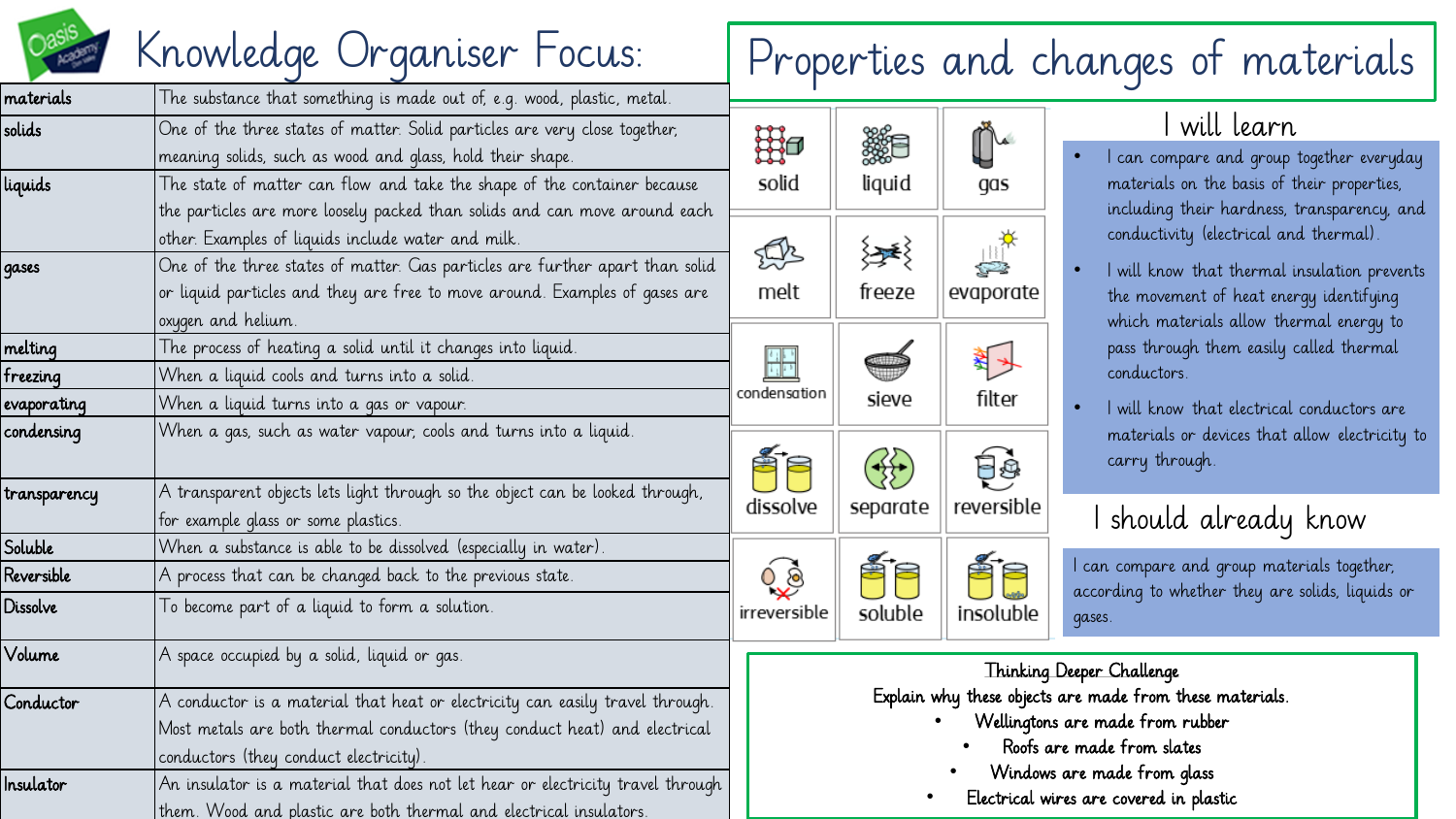## **Knowledge Organiser Focus:** | Properties and changes of materials

## Science (Properties and Changes of materials)

Different materials are used for particular jobs based on their properties: electrical conductivity, flexibility, hardness, insulators, magnetism, solubility, thermal conductivity and transparency.







qas particles

## What are thermal insulators and conductors?

- Materials which are good thermal conductors allow heat to move through them easily
- Thermal conductors are used to make items that require heat to travel through them easily e.g., a saucepan requires heat to travel through to cook food
- Thermal insulators do now allow heat to travel through them easily e.g., woolen clothes and flasks for hot drinks



### What are thermal insulators and conductors?

- Electrical conductors allow electricity to pass through them easily while electrical insulators do not.
- Electrical insulators have a high resistance which means that it is hard for electricity to pass through these objects.





Smaller materials are able The solid particles will to fall through the holes in get caught in the filter the sieve, separating them paper but the liquid will from larger particles. be able to get through.

The liquid changes into a gas, leaving the solid particles behind.